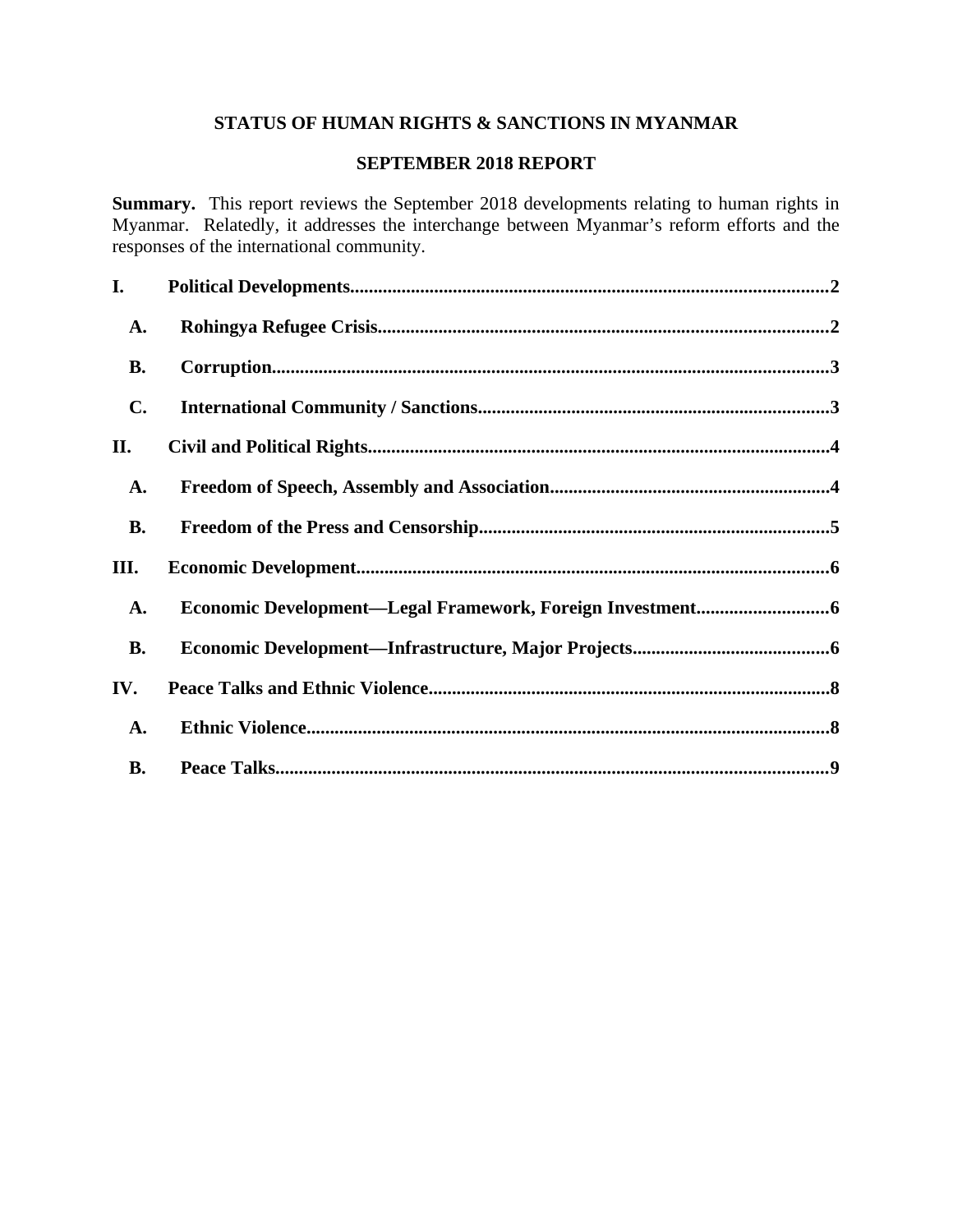## **I. Political Developments**

## <span id="page-1-1"></span><span id="page-1-0"></span>**A. Rohingya Refugee Crisis**

Beginning in August of 2017, approximately 700,000 Rohingya fled from Rakhine State in western Myanmar across the border to Bangladesh, making the ongoing Rohingya refugee crisis the fastest-growing refugee crisis in the world.<sup>1</sup> The Rohingya, a Muslim ethnic minority in Buddhist-majority Myanmar, were fleeing a military campaign of slaughter, rape and the burning of their villages that some United Nations officials have said may amount to genocide.<sup>2</sup> Recently, the Myanmar government has coordinated with the United Nations on repatriation efforts, even though conditions are not yet conducive to voluntary return. In June and July of 2018, the government of Bangladesh and the United Nations High Commissioner for Refugees ("UNHCR") launched a joint verification exercise for Rohingya refugees in Bangladesh.

## *UN Assessments in Rakhine*

Three months after the signing of a memorandum of understanding (the "MoU") with the Myanmar government, the United Nations Development Programme ("UNDP") and the UNHCR are ready to commence initial assessment activities in twenty-three villages in Rakhine State.<sup>3</sup> The two UN agencies agreed to help return and reintegrate the Rohingya refugees by first assessing conditions in Rakhine for those who are considering returning, then by supporting programs that benefit communities of all ethnicities in Rakhine. These initial assessments are understood to be only the first step. Following the initial assessments, access will be expanded to facilitate larger-scale comprehensive assessments.<sup>4</sup> The parties are still in discussions regarding access to all areas in Rakhine State covered by the MoU, including the three townships of Maungdaw, Buthidaung, and Rathedaung.<sup>5</sup>

When the UN agencies receive staff authorizations, they will begin their assessments of the first locations. Through the initial assessments, the agencies hope to identify and resolve quick-impact problems, with the intention of increasing measures aimed at rebuilding trust and social cohesion in these communities over time.<sup>6</sup>

## *Update from Cox's Bazar, Bangladesh*

As repatriation efforts are commencing, hundreds of thousands of Rohingya continue to take refuge in Cox's Bazar, Bangladesh. As of September 2018, over 13,000 people have been registered by the UNHCR as new arrivals in 2018. Refugees have reported concerns about violent attacks in the camps, including abductions and kidnappings.<sup>7</sup> In response, many camp authorities have introduced curfews and increased law enforcement patrols at night. Additionally, October brings the beginning of cyclone season, and most buildings in the camps are extremely vulnerable to cyclone damage. Cyclones will bring heavy rains that could cause further flooding and landslides as well. $8$ 

## *Independent International Fact-Finding Mission on Myanmar Report*

On September 18, 2018, the Independent International Fact-Finding Mission on Myanmar released a 440-page account detailing the findings of its fifteen-month examination of the state of affairs in Myanmar's Rakhine, Kachin, and Shan States.<sup>9</sup> The report reiterates the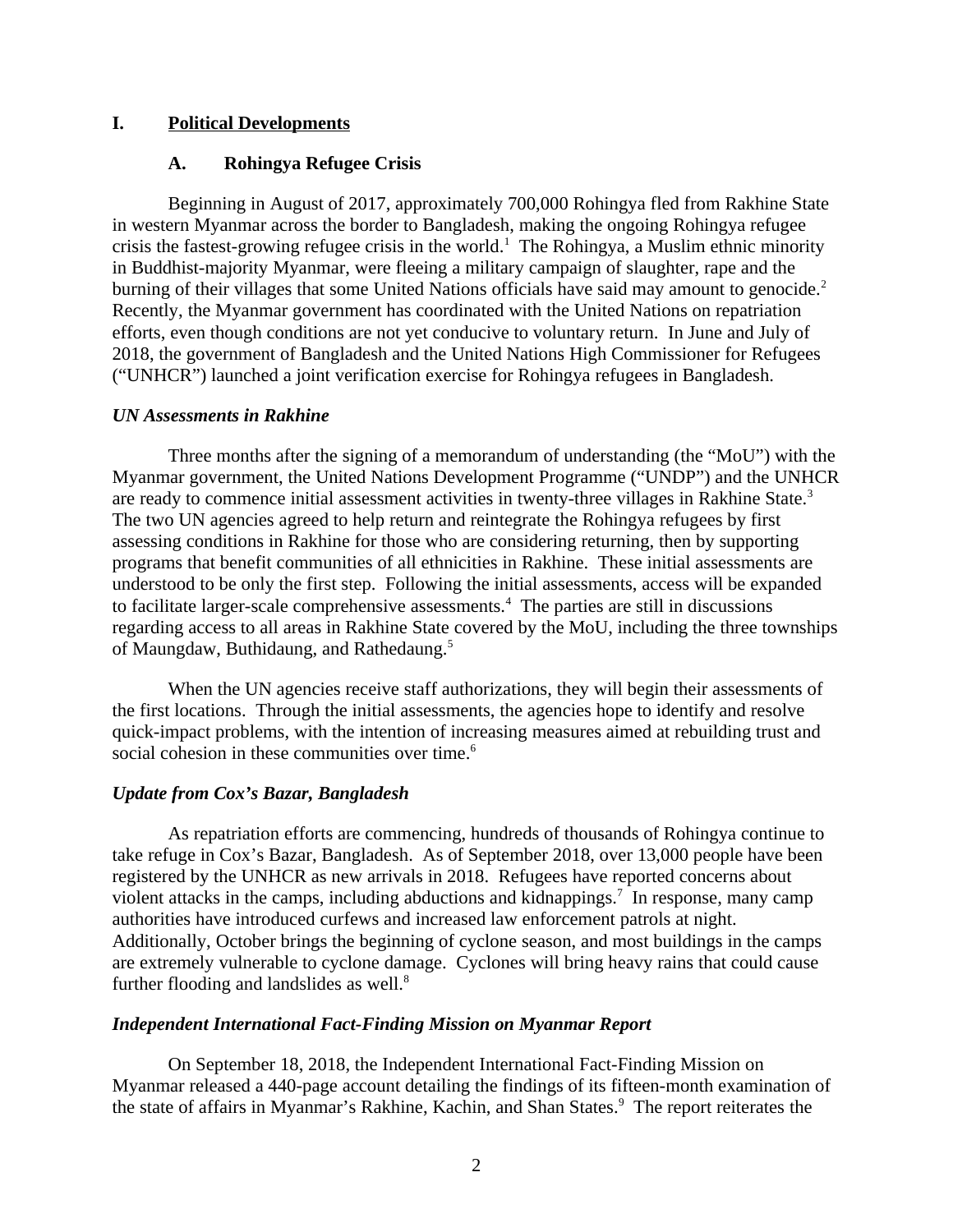Fact-Finding Mission's call for the investigation and prosecution of Myanmar's Commander-in-Chief, Senior General Min Aung Hlaing, as well as his top military leaders, for genocide, crimes against humanity, and war crimes.<sup>10</sup> The report draws upon 875 detailed interviews that describe the violence of the Tatmadaw against its own people.

The report provides detail on the extreme ongoing violence perpetrated against the Rohingya in Rakhine State since August 24, 2017, in what the Tatmadaw referred to as "clearance operations."<sup>11</sup> It documents how the Tatmadaw led the killing of thousands of Rohingya civilians, as well as forced disappearances, mass gang rape and the burning of hundreds of villages.<sup>12</sup> The report contains first-hand testimony from hundreds of victims and witnesses, describing planned and deliberately executed mass killings in which up to hundreds of men, women, and children were killed. The report also depicts a pattern of rape and other forms of sexual violence committed on a shocking scale as hundreds, and possibly thousands, of Rohingya women and girls were brutally raped, including in public gang rapes.<sup>13</sup> The Fact-Finding Mission concludes that rape and sexual violence are part of a deliberate strategy to intimidate and terrorize the civilian population and is used as a tactic of war. $14$ 

# <span id="page-2-1"></span>**B. Corruption**

The Yangon Attorney General and five others, including a judge, police officer and three law officers, were accused of accepting a large bribe and gifts to drop the case against three suspects accused in the murder of a Facebook comedian.<sup>15</sup> The alleged briber is the father of one of the suspects.<sup>16</sup> The High Court has opened cases against the Yangon Attorney General and the five co-conspirators, who each face up to 10 to 15 years in prison plus substantial fines if convicted.<sup>17</sup> The judge allegedly received the largest bribe, followed by the Attorney General.<sup>18</sup> The case is the second largest case opened by the Anti-Corruption Commission since it was founded in 2017.<sup>19</sup> The largest case, against Myanmar's finance minister, was dropped earlier this year. $20$ 

The global rule of law index was published this month, and Myanmar dropped two places.<sup>21</sup> Myanmar is now the second worst country for rule of law in the East Asia and Pacific region and  $100<sup>th</sup>$  of the 113 countries measured.<sup>22</sup> The report cited corruption as one of the key reasons for the weakness of the criminal justice system.<sup>23</sup>

## <span id="page-2-0"></span>**C. International Community / Sanctions**

On September 8, 2018, Politico reported that several EU countries are considering expanding sanctions against Myanmar in the wake of a UN report released at the end of August which called for senior military officials from the country to be investigated for genocide against the Rohingya population. The EU has already placed sanctions on seven senior officials for human rights violations against the Rohingya, but new sanctions could be enforced against businesses operating under the umbrella of The Union of Myanmar Economic Holdings Ltd. and Myanmar Economic Corp., two large holding companies with investments in precious gems, copper, gold, clothing, cement and MyTel, one of the country's largest telecom companies. Countries such as the UK, Germany and the Netherlands have so far held back from applying sanctions of this nature against Myanmar for fear of undermining the economy, two EU officials briefed on the discussions said.<sup>24</sup>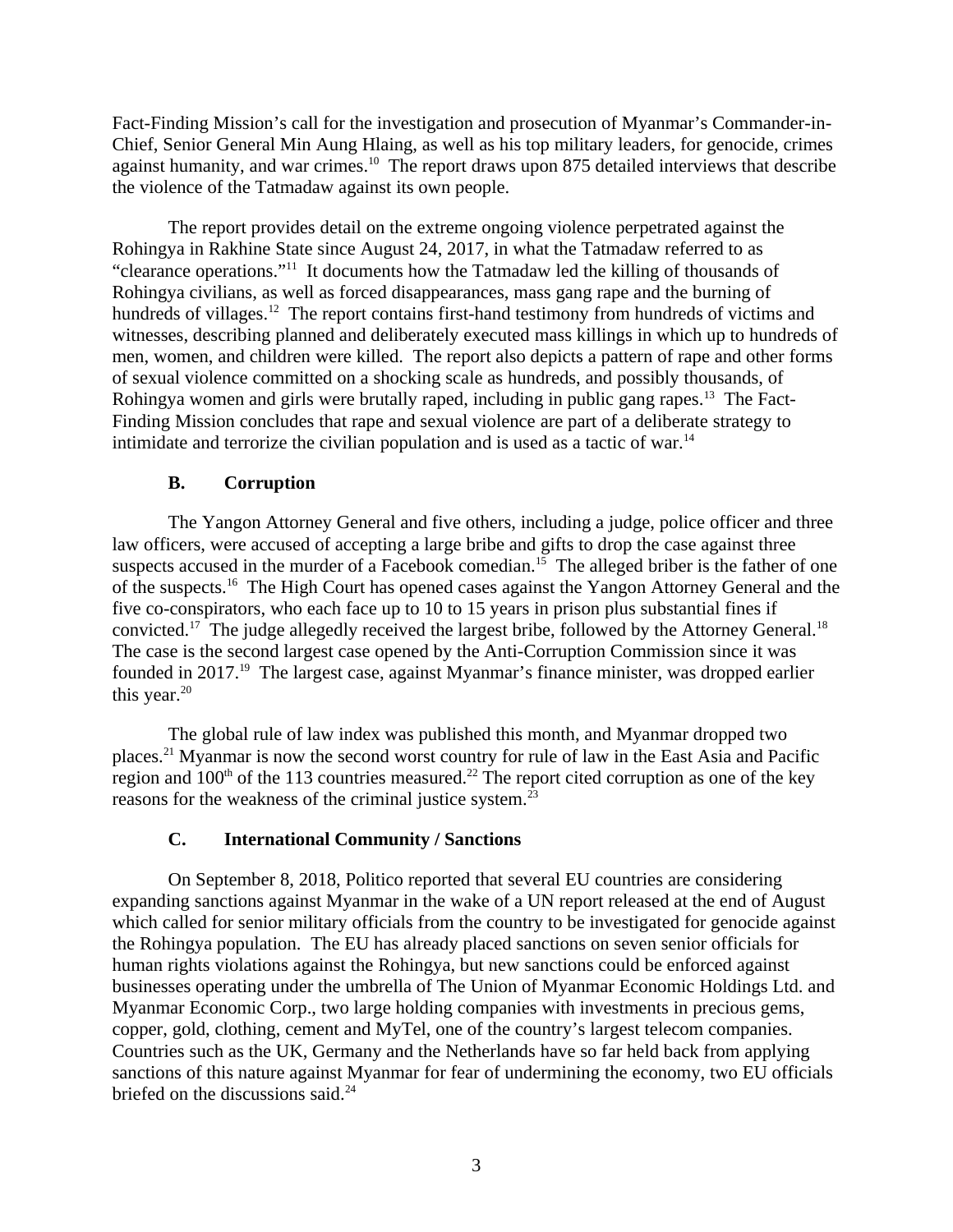Similarly in light of the UN report on Myanmar, Australia is considering sanctions on Myanmar, according to the Herald. "The full report of the fact-finding mission adds to a large body of evidence indicating the commission of the most serious crimes under international law, particularly against the Rohingya," Foreign Minister Marise Payne said on September 19, 2018. "The Australian government is considering options in response to the fact-finding mission's report, including targeted sanctions." The United States, UK and European Union have all taken steps to suspend military cooperation with the Myanmar military. Australia maintains an arms embargo, but rights groups are concerned the government continues to offer the Myanmar military support through humanitarian assistance, peacekeeping and English-language training.<sup>25</sup>

On September 18, 2018, it was reported that the International Criminal Court ("ICC") has launched a preliminary investigation into the Rohingya crisis to determine whether the mass deportation of Muslims from Myanmar into Bangladesh was a crime against humanity. Chief prosecutor Fatou Bensouda said if the evidence collected in the initial probe was sufficient, it would pave the way for a full-blown investigation. Bensouda said she will look at reports of "a number of alleged coercive acts having resulted in the forced displacement of the Rohingya people, including deprivation of fundamental rights, killing, sexual violence, enforced disappearance, destruction and looting." Although Myanmar is not a member of the ICC, Bangladesh is a member of the international court. In the landmark ruling, the ICC judges ruled that because of the cross-border nature of the deportation, Bensouda has jurisdiction to conduct the investigation.<sup>26</sup> Since Myanmar is not a member of the ICC, it had previously seemed as though any potential prosecution would depend on a referral from the UN Security Council, where Russia and China could block the motion with a veto. Effectively, the decision means that just because "Myanmar is not a Party to the Rome Statute does not prevent an investigation and possible prosecution of any persons, including Myanmar nationals, for perpetrating crimes where one element—or part of the crime—occurred on the territory of Bangladesh," according to Kingsley Abbott, senior legal adviser at the International Commission of Jurists. He added that ultimately the process could lead to "arrest warrants, indictments and trials if an accused is brought before the Court." However, the scope of the investigation would not cover Kachin or Shan States, where the UN has also found evidence of war crimes. It would also not encompass the full array of charges Myanmar could theoretically face if referred by the Security Council.<sup>27</sup>

## **II. Civil and Political Rights**

## <span id="page-3-1"></span><span id="page-3-0"></span>**A. Freedom of Speech, Assembly and Association**

In September, a former columnist for state media, Ngar Min Swe, was sentenced to jail for seven years for "abusive" Facebook posts about Aung San Suu Kyi.<sup>28</sup> According to Yangon Western District court spokesperson Htay Aung, the columnist was convicted "for writing abusive posts on Facebook [about Aung San Suu Kyi] … making people get the wrong impression of her."<sup>29</sup> Ngar Min Swe was arrested on July 12, the same day he posted about Aung San Suu Kyi receiving a kiss on the cheek from Barack Obama during his visit to Myanmar in 2013.<sup>30</sup> Independent analyst David Mathieson said the sentence was just another example of "the strangulation of free speech" in Myanmar. $31$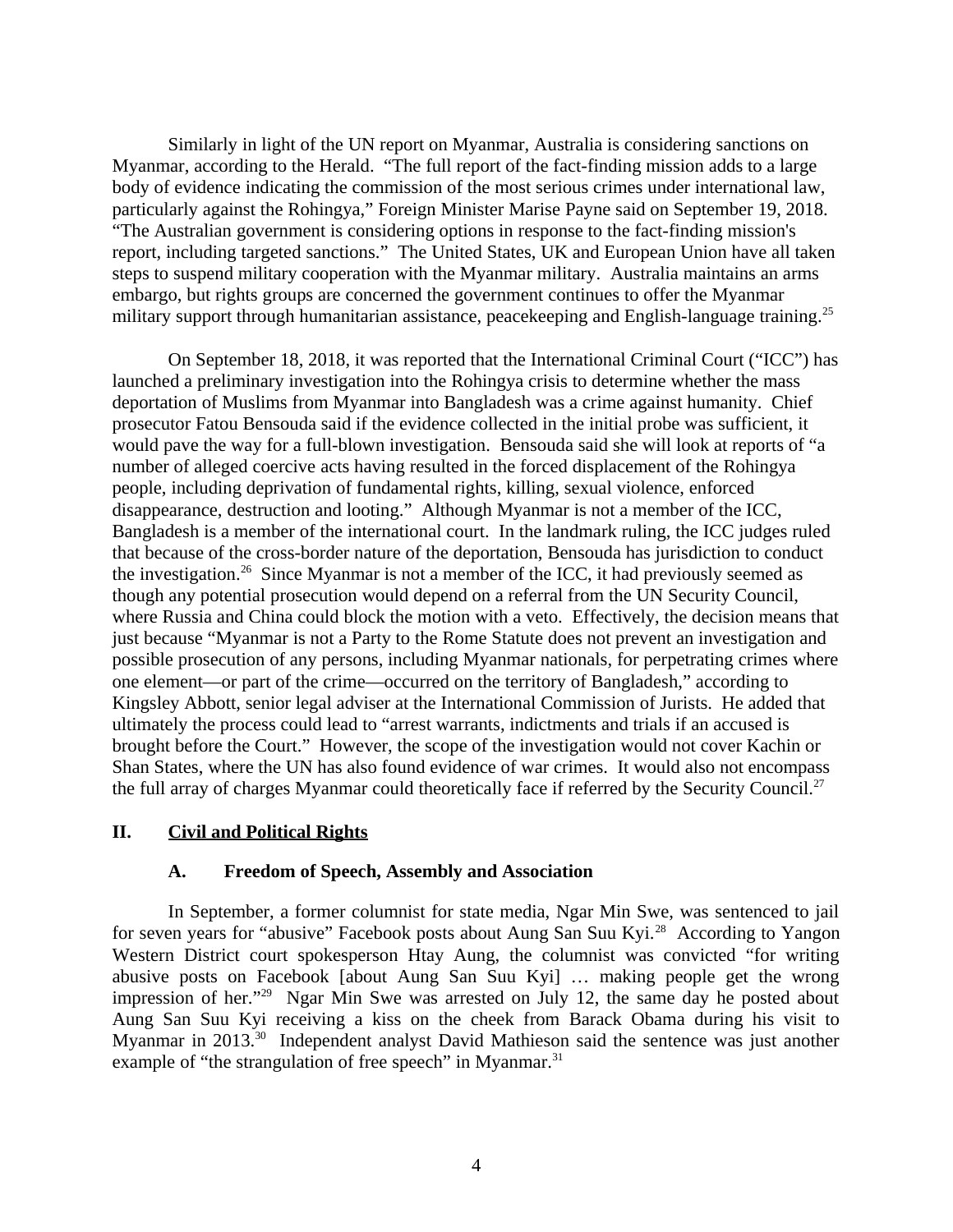#### <span id="page-4-0"></span>**B. Freedom of the Press and Censorship**

On September 3, 2018, a Myanmar court found two Reuters journalists guilty of violating a law on state secrets during their reporting of a massacre of Rohingya and sentenced them to seven years in prison, sparking an international outcry. The US and British ambassadors who were present at the sentencing of Wa Lone and Kyaw Soe Oo called the verdict a blow for Myanmar's transition to democracy. Scot Marciel, US ambassador to Myanmar, said he was "sad for Wa Lone and Kyaw Soe Oo and their families, but also for Myanmar." He continued, "It's deeply troubling ... one has to ask will this process increase or decrease the confidence the people of Myanmar have in their justice system." Wa Lone and Kyaw Soe Oo had pleaded not guilty to violating the colonial-era Official Secrets Act, punishable by up to 14 years in prison. They contend that they were framed by police. The Reuters reporters were arrested on December 12 while investigating the killing of 10 Rohingya and other abuses involving soldiers and police in Inn Din, a village in Rakhine State.

Wa Lone, calling the decision "unfair" and "one-sided," said it "directly threatens" Myanmar's democracy and freedom of the press. Speaking to reporters on the court steps after the sentencing, Wa Lone gave a defiant "thumbs up" and said, "We will face [the verdict] with stability and courage." Phil Robertson, deputy Asia director for Human Rights Watch, called the sentence an "outrageous injustice" and said the Tatmadaw wanted a guilty verdict against the two reporters in order to "intimidate" other journalists to avoid reporting on human rights violations.<sup>32</sup> Speaking at a press freedom event at the UN, prominent human rights lawyer Amal Clooney appealed on September 29, 2018 for Myanmar leader Aung San Suu Kyi to pardon the two Reuters journalists imprisoned in Myanmar, saying that Aung San Suu Kyi held the key to their release. Clooney said the reporters were arrested in an attempt by Myanmar to keep Reuters from publishing a story on the extrajudicial killings of 10 Rohingya men and boys. She noted that Aung San Suu Kyi had once "allowed young people to hope for a free Myanmar that respected the rule of law." "She knows that mass murder is not a state secret and that exposing it doesn't turn a journalist into a spy," Clooney said of Aung San Suu Kyi.<sup>33</sup>

Many nations, including the US, UK, Denmark and Bangladesh, and international organizations, including the United Nations, have called for the reporters' immediate release. $34$ On September 28, Canadian MPs voted unanimously to revoke Aung San Suu Kyi's honorary Canadian citizenship over her handling of the Rohingya crisis. This decision came just a week after Canadian MPs approved a motion recognizing the crimes committed against the Rohingya as genocide. Aung San Suu Kyi received the honor from Ottawa in 2007, when she was a democracy advocate under long house arrest. The Canadian parliament's decision to revoke the symbolic honor was due to a "persistent refusal to denounce the Rohingya genocide," said Adam Austen, spokesman for Foreign Minister Chrystia Freeland.<sup>35</sup>

Demonstrations protesting the arrest and sentencing of the two journalists continued throughout September. On September 16, for example, over 100 people, including high school students, gathered in Yangon holding signs such as "Murder is not a state secret" and "Revealing the truth is not a crime."<sup>36</sup> One journalist involved in organizing the protest said that "losing press freedom means our democratic transition is going backwards."<sup>37</sup> At a September 28 press freedom event at the United Nations, sponsored by the Committee to Protect Journalists, prominent human rights lawyer Amal Clooney appealed to Aung San Suu Kyi to pardon the two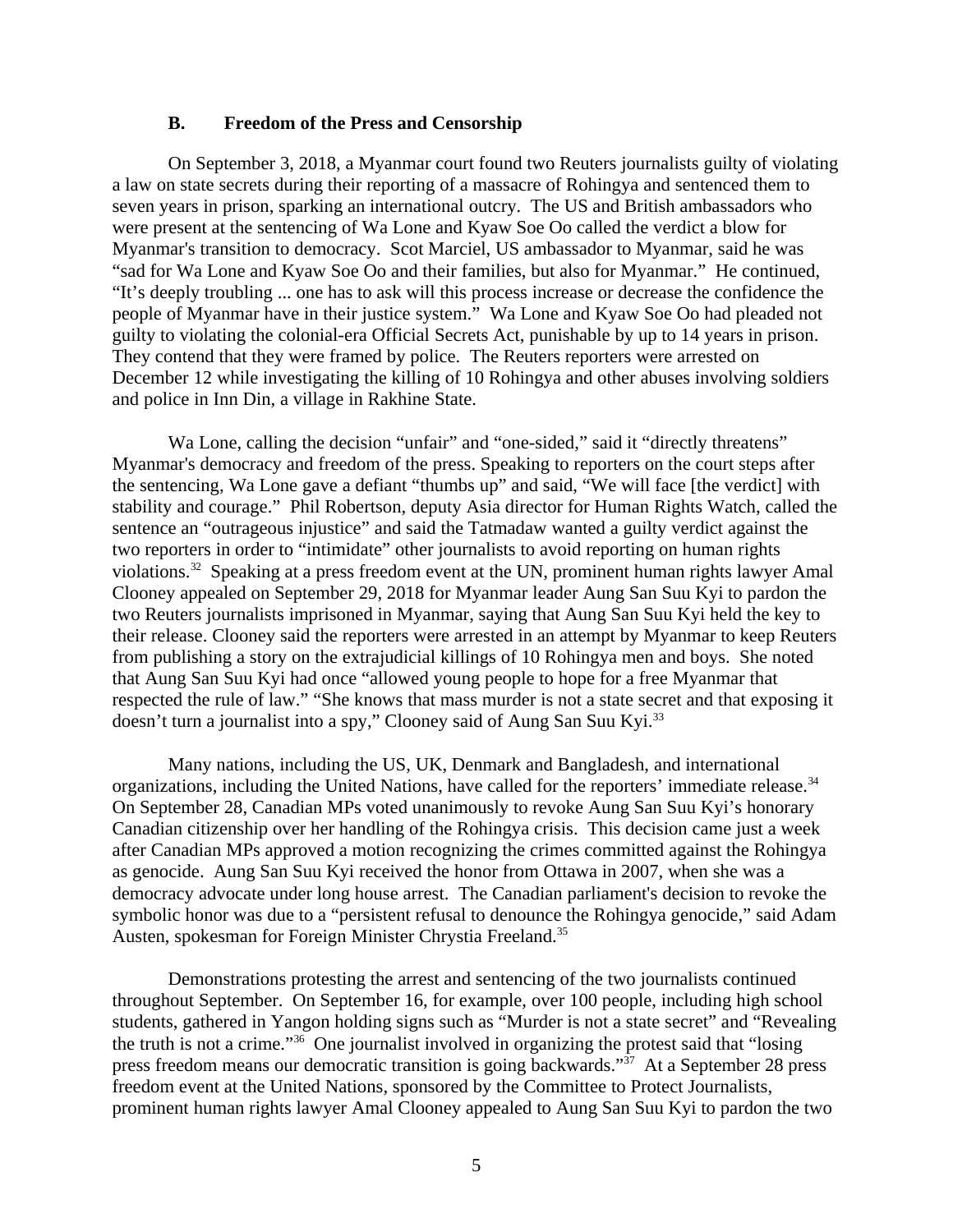journalists. Clooney emphasized Aung San Suu Kyi's former status as a human rights champion and stated that "we're hopeful that since these are the principles that she herself has espoused, she will step in and try to correct an injustice in this case."<sup>38</sup>

## **III. Economic Development**

#### <span id="page-5-2"></span><span id="page-5-1"></span>**A. Economic Development—Legal Framework, Foreign Investment**

The Director General of the Directorate of Investment and Company Administration, Aung Naing Oo, said that he "totally underestimated" the economic damage of the Rohingya crisis, adding that the outcry over the jailing of two Reuters reporters would also impact Myanmar's reputation.<sup>39</sup> The official had previously said the government had been able to control outbreaks of communal tension. He noted that foreign direct investment in Myanmar is declining, although he expressed confidence that the government could stabilize the situation.

Myanmar signed a memorandum of understanding ("MoU") with China to establish the China-Myanmar Economic Corridor ("CMEC") as part of Beijing's Belt and Road Initiative.<sup>40</sup> The agreement aims to construct basic infrastructure across economic centers in Myanmar. The estimated 1,700-kilometer-long corridor will connect Kunming, the capital of China's Yunnan Province, to Myanmar's major economic checkpoints, including Mandalay in central Myanmar, Yangon and the Kyaukphyu Special Economic Zone.

Myanmar received its first foreign investments in the power supply sector in the transitional six-month fiscal period, which started on April  $1.^{41}$ . A gas-fired power plant will be built in Mandalay Region's Singaing Township as part of a joint venture between China's Power Gen Kyaukse and two Myanmar companies. Construction of the \$92.7 million, 145-megawatt plant is expected to begin next year. The Investment Commission also approved a power project in Myeik, Tanintharyi Region. Min Zaw Ni Fisheries Co, a local company, will invest more than 9.5 billion kyat (\$6.1 million) to produce electricity with generators and distribute it in the township.

## <span id="page-5-0"></span>**B. Economic Development—Infrastructure, Major Projects**

Lawmaker Tin Tun Naing questioned the Ministry of Agriculture, Livestock and Irrigation about a fatal dam burst in Bago Region in late August.<sup>42</sup> The lawmaker expressed doubts that the Ministry had conducted the proper annual maintenance work on the dam. Agriculture Ministry Deputy Permanent Secretary Myo Tint Tun said the Ministry conducts regular maintenance on the dam, but the spillway had been unable to withstand "unusual" rainfall. "Unlike previous years, it was submerged under nearly 2 feet of water this year. The spillway could not bear the weight and burst," he said. At least seven people were killed, three people are still missing and more than 5,000 residents of surrounding townships were affected by the dam breach and subsequent flooding.<sup>43</sup> Union Minister for Agriculture, Livestock and Irrigation, Aung Thu, warned that the spillways of 57 dams across Myanmar are submerged, increasing the likelihood of further dam breaks like the one in Bago Region.<sup>44</sup>

The state-owned Chinese company behind the controversial Myitsone hydropower dam in Kachin State is increasing efforts to convince local residents and officials to back the stalled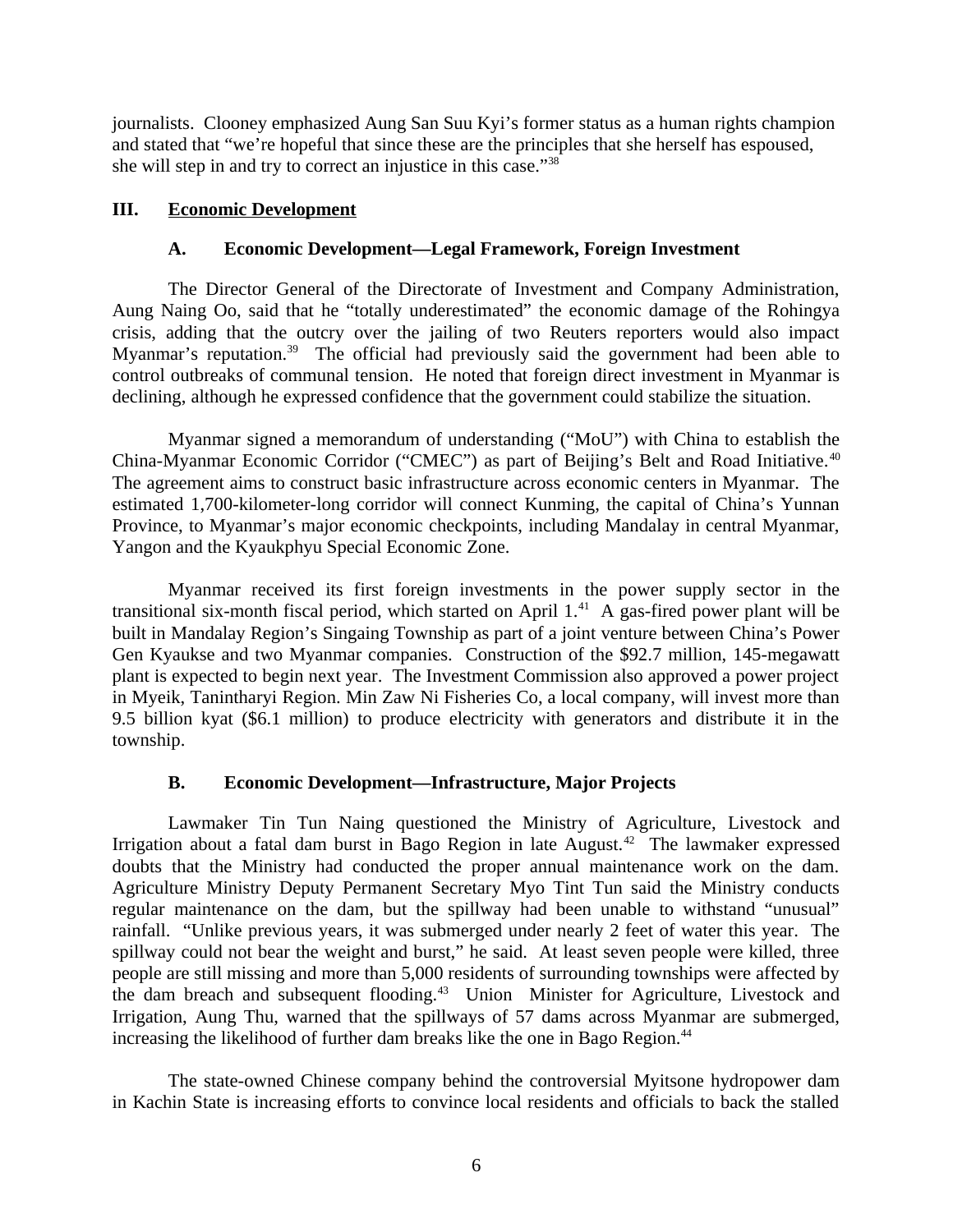project.<sup>45</sup> China's State Power Investment Corporation ("SPIC") told residents that the project is safe and will bring electricity to the surrounding villages. At an estimated cost of \$3.6 billion, the 6,000-megawatt dam would send 90% of its electricity to southern China's Yunnan Province, according to the investment agreement. In 2010, authorities forcibly resettled more than 2,100 people to Aung Myin Thar from five villages to allow for the dam's construction. According to a government newspaper, the Chinese company spent about \$25 million on the resettlement plan. In 2011, then-President Thein Sein suspended the project amid widespread public concern about the dam's social and environmental impacts.

The CEO of the New Yangon City project said he believes the controversial project on the western bank of the Yangon River will be a "success" if Myanmar is able to take advantage of the trade tensions between the US and China and lure more foreign investors.<sup>46</sup> The New Yangon City project is currently in the initial stage of development. During a roundtable discussion on the project with local engineers, Serge Pun said nine out of every 10 factories in China were thinking about leaving to avoid the impact of US tariffs, which impose a 25% tax on goods made in the country.

Residents of Thibaw and Kyaukme townships in northern Shan State have renewed their calls for the government to cancel the Upper Yeywa Dam project amid concerns about its stability.<sup>47</sup> Residents say in 2015 the dam's foundations were washed away by heaving flooding and this year, a concrete slop reinforcement beside the dam collapsed. But Deputy Energy Minister Htun Naing said the dam construction must go on, as it would alleviate flooding in the Ayeyarwady River basin downstream. Parliament subsequently approved an additional budget to continue the construction of the dam.

The government is being urged again to weigh the necessity of a coal plant in Tigyit, Shan State.<sup>48</sup> Approved in 2002, the 120-megawatt Tigyit power plant is Myanmar's first coalfired power plant. The plant, which is managed by Chinese company Wuxi Hua Guang Electric Power Energy, was closed in 2014. It ignored a waste management request issued by the Ministry of Electricity and Energy after the ministry received complaints about the impact of waste from the plant on the surrounding environment. In 2015, Wuxi Hua Guang was granted a 22-year license by the former government to recommence operations after it pledged to upgrade the plant and conduct the necessary waste management procedures. However, the company has not conducted an environment impact assessment (EIA), which is required by law. The plant is now selling electricity to the national grid at 3.5 US cents per unit, or around K40. Residents continue to protest against the project. Villages were forced to relocate while 5,000 acres of farmland was confiscated to accommodate the Tigyit plant and a nearby coal mine. The Tigyit coal mine supplies coal to the power plant, which is about 1.5 miles away. Due to

gunpowder explosions in the mine, locals claim that several religious pagodas in the region have been damaged and some 12,000 residents within a five mile radius of the mine face health issues as a result of air and water pollution. The power plant is allegedly discarding hazardous waste into the Tigyit stream, which is connected to sources of drinking water. Meanwhile, greenhouse gas emissions from the coal plant have also had an impact on the environment residents said.

A Japanese company will upgrade the Bago-Nyaunglebin section of the Yangon-Mandalay railway line – the most important route in the country – over the next four years.<sup>49</sup>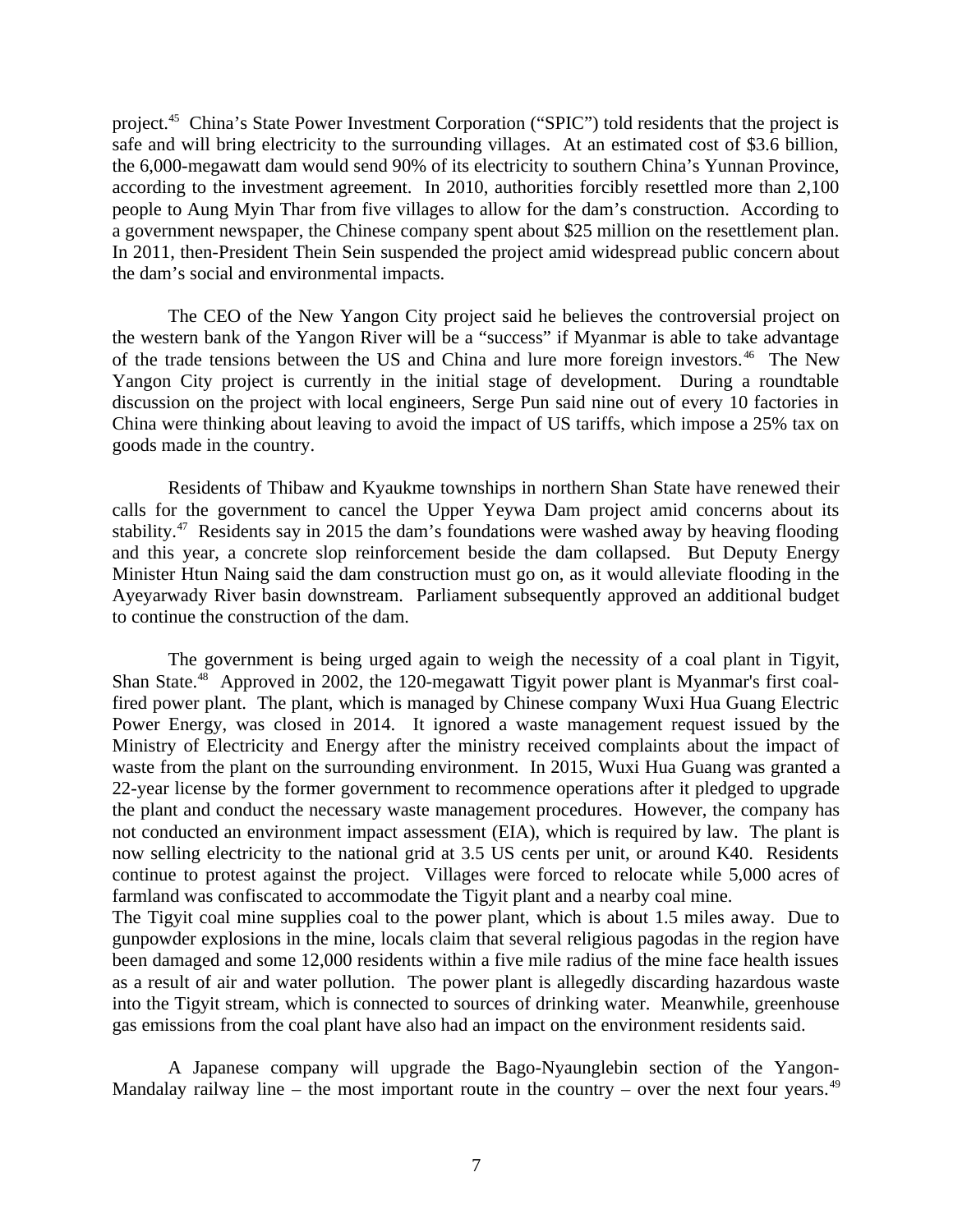The rehabilitation work is the first phase of the project to upgrade the entire 386-mile Yangon-Mandalay line.

# **C. Land Seizures**

The Yangon Region government stated that it will take legal action under the Highways Law against persons found squatting or doing business on main roads in Yangon and the surrounding townships.<sup>50</sup> They have already sued seventeen squatters who reportedly "opened shops or extended their housing into the boundaries of the main roads" in townships on the outskirts of Yangon.<sup>51</sup> The regional government has identified at least seven other cases that it plans to bring against alleged squatters.<sup>52</sup>

Mandalay has also cracked down on illegal squatters after concerns that they have caused a spike in crime.<sup>53</sup> 90% of the squatters reportedly own land and houses in villages but opt to squat on vacant land in the towns to engage in business.<sup>54</sup> Law enforcement has demolished the huts allegedly used by drug sellers and other squatters, noting that the judicial process to evict them from the land can be lengthy.<sup>55</sup> Concerns about squatters in the area has caused house prices in the local area to decrease as potential residents are concerned about possible crime resulting from the slums.<sup>56</sup> As with other areas of the country, there is concern that some of the squatters may be selling the land which they are illegally occupying to unsuspecting buyers. $57$ Regional government officials are reportedly working on a "master plan" to address some of the city's issues, including squatters.<sup>58</sup>

The President has "instructed state and regional chief ministers to complete their investigations into land confiscation cases by the end of the year."<sup>59</sup> The chairman of the Ayeyarwady Region Committee tasked with addressing land confiscation cases spoke about the President's instruction, noting that his Committee is working to comply with the President's order.<sup>60</sup> Earlier this month the Central Committee issued 52 guidelines to be followed in the investigation of land-grab cases.<sup>61</sup> The Regional Committee has been tasked with 600 cases to investigate, of which it has finalized investigations in 102 cases and has opened investigations in a further 256 cases. $62$  According to regional records, over 200,000 acres of farmland have been seized in Irrawaddy Region.<sup>63</sup> The Irrawaddy Region Committee only investigates cases that arose after 1988, and does not investigate cases already under investigation by another government body. $64$  The regional farmers' union has complained that many of the officials tasked with investigating the cases have themselves benefited from the seizures and so they are unlikely to be impartial. $65$ 

## **IV. Peace Talks and Ethnic Violence**

## <span id="page-7-1"></span><span id="page-7-0"></span>**A. Ethnic Violence**

Early in September, Fortify Rights, a human rights organization based in Bangkok, claimed in a 68-page report that the government of Myanmar has systematically denied civilians in Kachin State humanitarian aid.<sup>66</sup> According to Fortify Rights, the military is "weaponizing the denial of humanitarian aid" by deliberately denying displaced peoples of essential resources such as food, water, healthcare and shelter and imposing unnecessary travel restrictions on humanitarian aid organizations.<sup>67</sup> The report revealed that from June 2017 to June 2018, the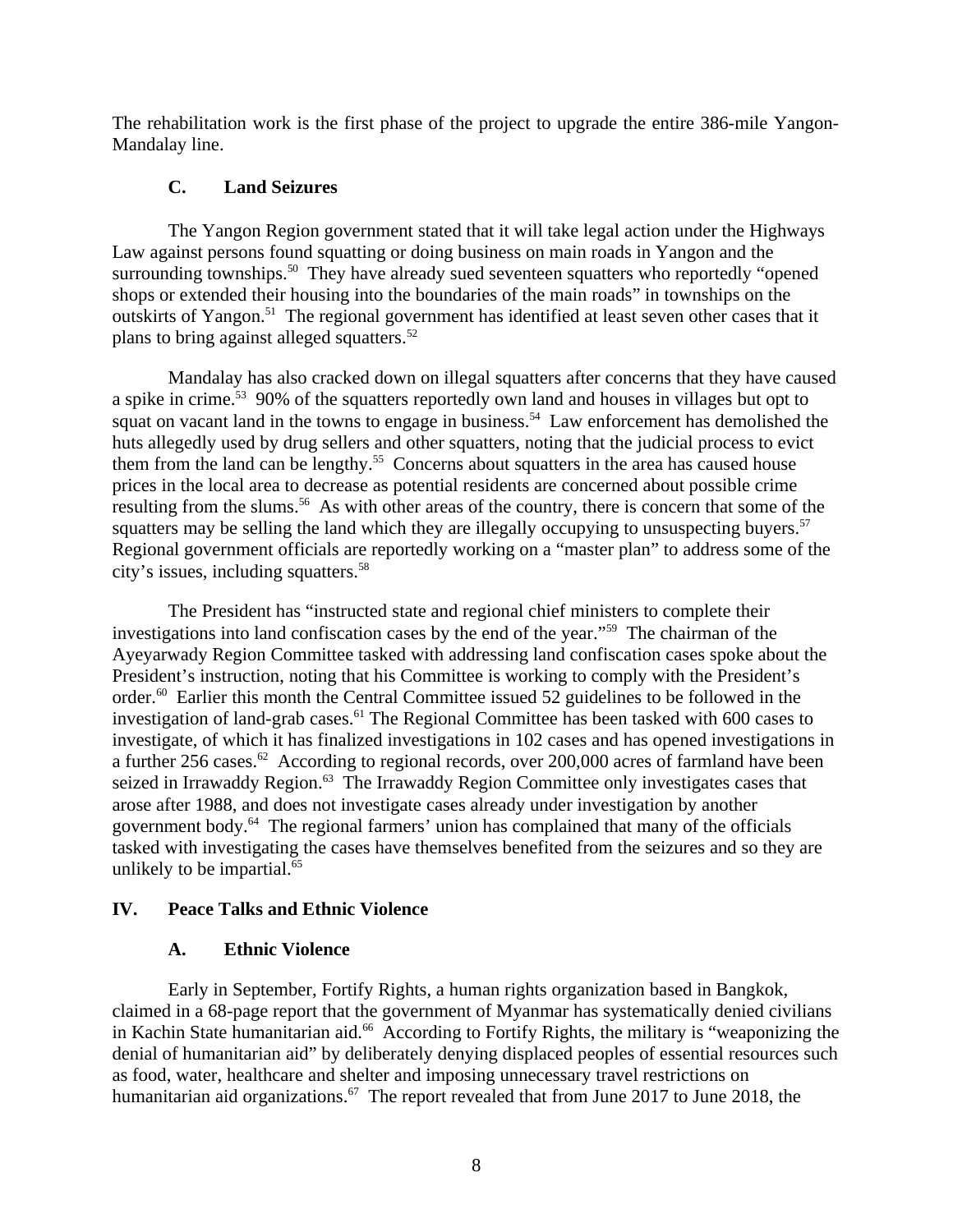government approved only five percent of applications submitted by international humanitarian agencies seeking travel authorization to assist the displaced communities.<sup>68</sup> Requests for access to areas under the control of the KIA were even harder to obtain. Due to the difficulties in accessing such areas, many aid organizations have stopped submitting requests to the government, further limiting aid to the victims of the civil war. $69$  Some other groups have also said that they were forced to evade government restrictions to reach the displaced community there, which put aid workers in extreme danger.<sup>70</sup>

Myanmar's largest non-state army, the United Wa State Army ("UWSA"), is detaining several Christian clergy members for questioning and destroying churches in its self-proclaimed autonomous areas bordering China and Thailand in Shan State, according to a statement issued by the group.<sup>71</sup> The USWA issued a six-point statement dated September 6, which says that all churches, missionaries, school teachers, and clergy members must be investigated and that a list of all churches in Wa-controlled areas must be drawn up.<sup>72</sup> According to USWA, churches built after 1989 — except for one built in 1992 with the government's permission — must be destroyed, and new ones cannot be built in a measure to prevent people from converting to Christianity.<sup>73</sup> The statement also prohibits ethnic Wa organizations or committees from joining support groups at churches, bans the teaching of religious lessons or beliefs at government schools and requires all religious leaders to be local residents of the Wa region and to conduct their work activities only with the permission of the Wa government under the rules and regulations of UWSA headquarters.<sup>74</sup> A UWSA communications official says that Wa military leaders believe there are religious extremists in Wa territory, and UWSA soldiers have apprehended "suspects" and are questioning them.<sup>75</sup> The UWSA is believed to be one of the largest drug trafficking groups in Southeast Asia. However, the ethnic army maintains that it is not involved in the drug trade.<sup>76</sup> The China-backed UWSA leads a political coalition called the Federal Political Negotiation and Consultative Committee ("FPNCC") with six other nonsignatory groups, in order to hold political negotiations and discuss peace-building.<sup>77</sup>

#### <span id="page-8-0"></span>**B. Peace Talks**

The ten armed ethnic groups that signed the Nationwide Ceasefire Agreement ("NCA") held four days of talks in Thailand to review the results of the third session of the  $21<sup>st</sup>$  Century Panglong Conference held in July and to come to a united stand on building a federal union to move the peace process forward.<sup>78</sup> The ethnic leaders in attendance said they could not guarantee that they will not secede from the Union.<sup>79</sup> The armed ethnic groups said their former leaders had made written agreements that they refuse to overturn by making such a promise. Additionally they cite the lack of certainty of what type of federalism the government will establish and it is not clear what rights ethnic peoples will have. The Tatmadaw has not allowed discussion on political issues at the peace conferences because the ethnic leaders refuse to make the promise never to secede from the Union and, according to the ethnic leaders, this is why the peace talks are in a deadlock.

The Union Peace Commission and representatives of the Northern Alliance armed ethnic groups met in China to discuss the resumption of peace talks and to stop ongoing fighting.<sup>80</sup> The Northern Alliance includes the Ta'ang National Liberation Army ("TNLA"), Arakan Army ("AA") and Myanmar National Democratic Alliance Army ("MNDAA"). The United Wa State Army ("UWSA") and Kachin Independent Army ("KIA") were present at the meeting as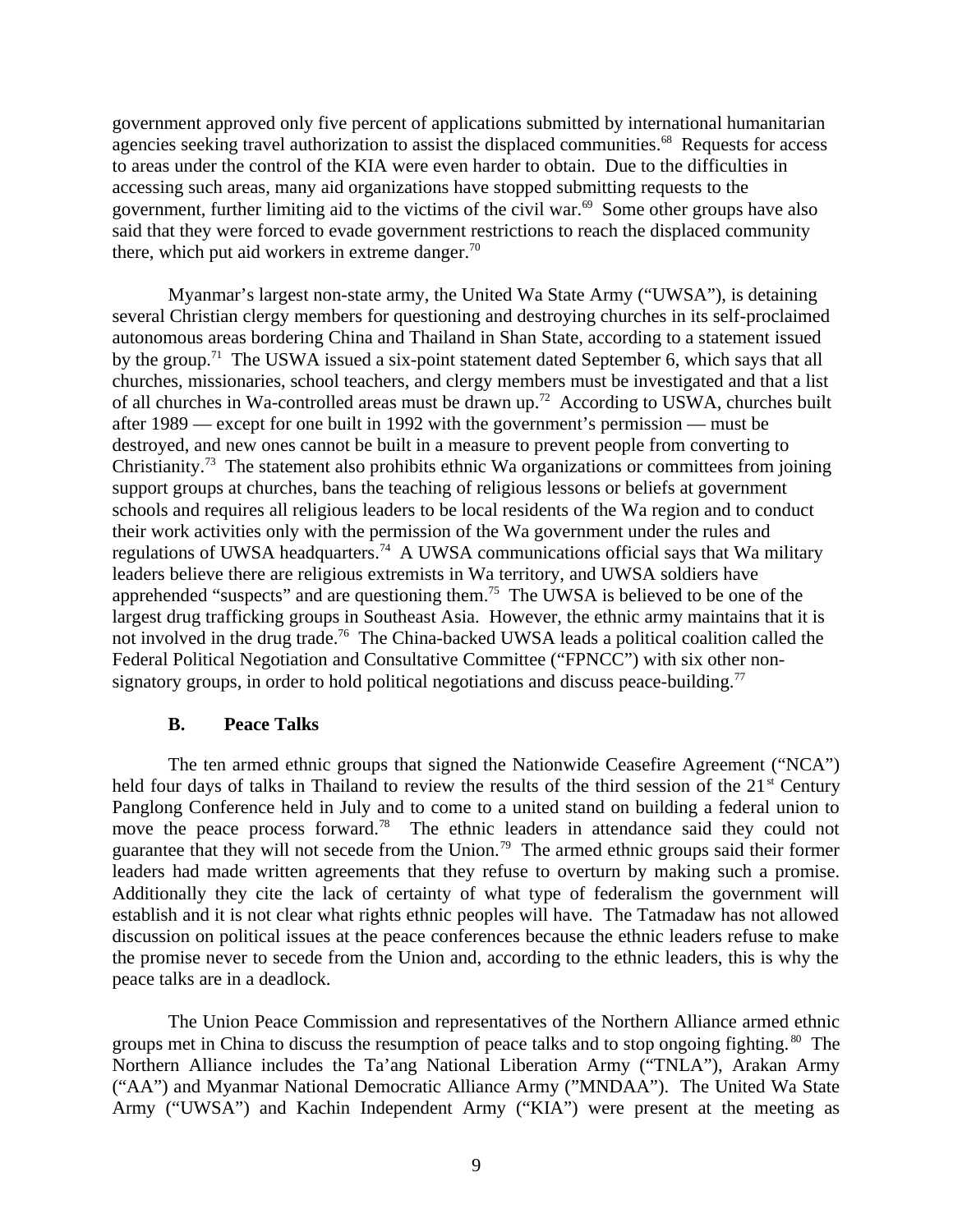observers. The TNLA, AA and MNDAA have not signed the NCA. The Tatmadaw has accused them of not wanted to disarm before joining the peace process.

Ethnic armed groups held a two-day meeting in Laiza, Kachin State, at the headquarters of the Kachin Independence Army ("KIA"), to discuss how to cooperate for participation in the country's peace process.<sup>81</sup> At least 12 ethnic armed groups participated, including 10 signatories to the NCA and other non-signatories, including the KIO and Karenni National Progressive Party ("KNPP").

A leader of the KNPP said the government will allow it to transport 5,000 tons of logged timber currently stuck in the jungle if it signs the NCA. $a^2$  A member of KNPP's central committee said the group rejected the offer. According to the member, the KNPP told the government it did not want to mix business with politics. The government's National Reconciliation and Peace Center ("NRPC") denies offering the KNPP a guaranteed quid pro quo. However, it said that when the NRPC met with the group in May it did say that if it signed the NCA it could enter separate negotiations with the government for a deal to move the logs, and that permission was possible.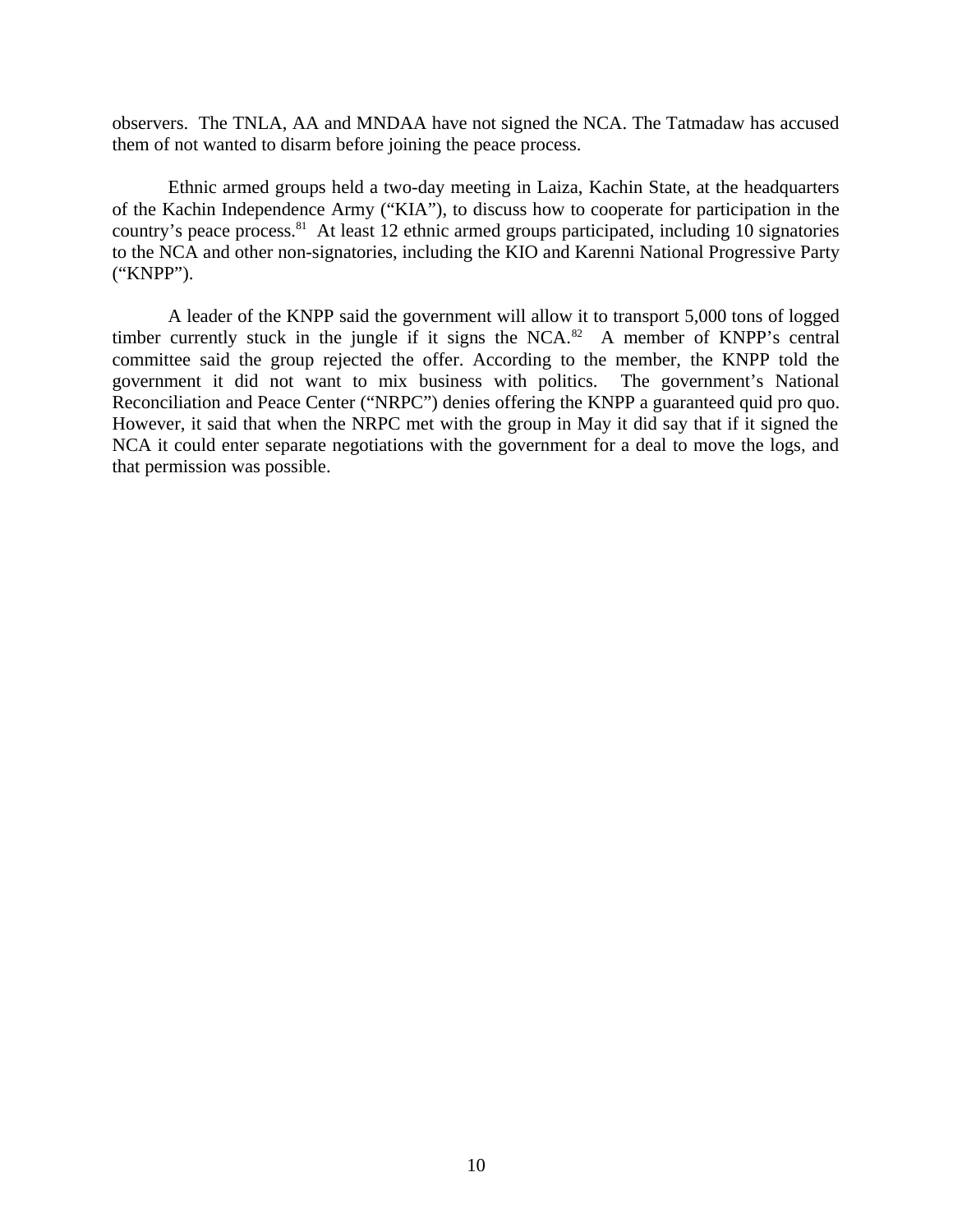- 1 Xchange, May 23, 2018: [http://xchange.org/rohingya-repatriation-survey/.](http://xchange.org/rohingya-repatriation-survey/)
- 2 New York Times, May 31, 2018: [https://www.nytimes.com/2018/05/31/world/asia/myanmar-rohingya-refugees](https://www.nytimes.com/2018/05/31/world/asia/myanmar-rohingya-refugees-return.html)[return.html](https://www.nytimes.com/2018/05/31/world/asia/myanmar-rohingya-refugees-return.html).
- <sup>3</sup> UNHCR: [http://www.unhcr.org/news/briefing/2018/9/5b9241dc4/unhcr-undp-say-ready-initial-village-assessments-myanmars](http://www.unhcr.org/news/briefing/2018/9/5b9241dc4/unhcr-undp-say-ready-initial-village-assessments-myanmars-rakhine-state.html)[rakhine-state.html](http://www.unhcr.org/news/briefing/2018/9/5b9241dc4/unhcr-undp-say-ready-initial-village-assessments-myanmars-rakhine-state.html) 4 *Id.*
- 5 *Id.*
- 6 *Id.*

7

- Medecins Sans Frontieres: <https://www.msf.org/bangladesh-rohingya-crisis-update-september-2018>
- 8 *Id.*
- 9 OHCHR:<https://www.ohchr.org/EN/NewsEvents/Pages/DisplayNews.aspx?NewsID=23575%20&LangID=E>
- <sup>10</sup> *Id.*
- $11$  *Id.*<br> $12$  *Id.*
- $\frac{12}{13}$  *Id.*
- $13$  *Id.*<br> $14$  *Id.*
- <sup>14</sup> *Id.*

<sup>15</sup> The Irrawaddy, September 25, 2018: [https://www.irrawaddy.com/news/burma/high-court-takes-corruption-case-yangon-attorney](https://www.irrawaddy.com/news/burma/high-court-takes-corruption-case-yangon-attorney-general-others.html)[general-others.html](https://www.irrawaddy.com/news/burma/high-court-takes-corruption-case-yangon-attorney-general-others.html)

 $16 \t\t\t Id.$ <br> $17 \t\t\t Id.$ 

<sup>17</sup> *Id.*

<sup>18</sup> *Id.*

<sup>19</sup> The Irrawaddy, September 13, 2018: [https://www.irrawaddy.com/news/burma/breaking-yangon-attorney-general-five-others](https://www.irrawaddy.com/news/burma/breaking-yangon-attorney-general-five-others-arrested-corruption-comedians-murder-case.html)[arrested-corruption-comedians-murder-case.html](https://www.irrawaddy.com/news/burma/breaking-yangon-attorney-general-five-others-arrested-corruption-comedians-murder-case.html)

 $\frac{20}{21}$  *Id.* 

<sup>21</sup> The Irrawaddy, September 4, 2018:<https://www.irrawaddy.com/news/burma/myanmar-slides-global-rule-law-index.html>  $\frac{22}{23}$  *Id.* 

 $\frac{23}{24}$  *Id.* 

<sup>24</sup> Politico, September 8, 2018, <https://www.politico.eu/article/eu-weighs-new-sanctions-against-myanmar-over-rohingya/><br><sup>25</sup> The Martin 19, 2018, https://www.politico.eu/article/eu-weighs-new-sanctions-against-myanmar-ove

<sup>25</sup> The Herald, September 19, 2018, <https://www.theherald.com.au/story/5654626/australia-considering-myanmar-sanctions/> <sup>26</sup> The Independent, September 18, 2018, [https://www.independent.co.uk/news/world/un-myanmar-rohingya-genocide-united-](https://www.independent.co.uk/news/world/un-myanmar-rohingya-genocide-united-nations-a8543701.html)

#### [nations-a8543701.html](https://www.independent.co.uk/news/world/un-myanmar-rohingya-genocide-united-nations-a8543701.html)

<sup>27</sup> Time, September 7, 2018, <http://time.com/5389574/icc-jurisdiction-ruling-myanmar-rohingya/>

<sup>28</sup> Chiang Rai Times, September 20, 2018: [https://www.chiangraitimes.com/former-myanmar-columnist-jailed-for-7-years-for](https://www.chiangraitimes.com/former-myanmar-columnist-jailed-for-7-years-for-negatively-criticizing-aung-san-suu-kyi-on-facebook.html)[negatively-criticizing-aung-san-suu-kyi-on-facebook.html](https://www.chiangraitimes.com/former-myanmar-columnist-jailed-for-7-years-for-negatively-criticizing-aung-san-suu-kyi-on-facebook.html).

<sup>29</sup> FirstPost, Agence France-Presse, September 19, 2018: [https://www.firstpost.com/world/strangulation-of-free-speech-in-myanmar](https://www.firstpost.com/world/strangulation-of-free-speech-in-myanmar-former-columnist-jailed-for-abusive-facebook-posts-on-aung-san-suu-kyi-5218051.html)[former-columnist-jailed-for-abusive-facebook-posts-on-aung-san-suu-kyi-5218051.html](https://www.firstpost.com/world/strangulation-of-free-speech-in-myanmar-former-columnist-jailed-for-abusive-facebook-posts-on-aung-san-suu-kyi-5218051.html).

<sup>30</sup> FirstPost, Agence France-Presse, September 19, 2018: [https://www.firstpost.com/world/strangulation-of-free-speech-in-myanmar](https://www.firstpost.com/world/strangulation-of-free-speech-in-myanmar-former-columnist-jailed-for-abusive-facebook-posts-on-aung-san-suu-kyi-5218051.html)[former-columnist-jailed-for-abusive-facebook-posts-on-aung-san-suu-kyi-5218051.html](https://www.firstpost.com/world/strangulation-of-free-speech-in-myanmar-former-columnist-jailed-for-abusive-facebook-posts-on-aung-san-suu-kyi-5218051.html).

31 FirstPost, Agence France-Presse, September 19, 2018: [https://www.firstpost.com/world/strangulation-of-free-speech-in-myanmar](https://www.firstpost.com/world/strangulation-of-free-speech-in-myanmar-former-columnist-jailed-for-abusive-facebook-posts-on-aung-san-suu-kyi-5218051.html)[former-columnist-jailed-for-abusive-facebook-posts-on-aung-san-suu-kyi-5218051.html](https://www.firstpost.com/world/strangulation-of-free-speech-in-myanmar-former-columnist-jailed-for-abusive-facebook-posts-on-aung-san-suu-kyi-5218051.html).

<sup>32</sup> Aljazeera, September 3, 2018, [https://www.aljazeera.com/news/2018/09/world-reacts-sentencing-reuters-journalists-myanmar-](https://www.aljazeera.com/news/2018/09/world-reacts-sentencing-reuters-journalists-myanmar-180903052605150.html)[180903052605150.html](https://www.aljazeera.com/news/2018/09/world-reacts-sentencing-reuters-journalists-myanmar-180903052605150.html)

<sup>33</sup> The Guardian, September 29, 2018, [https://www.theguardian.com/world/2018/sep/29/amal-clooney-urges-aung-san-suu-kyi-to](https://www.theguardian.com/world/2018/sep/29/amal-clooney-urges-aung-san-suu-kyi-to-pardon-reuters-journalists)[pardon-reuters-journalists](https://www.theguardian.com/world/2018/sep/29/amal-clooney-urges-aung-san-suu-kyi-to-pardon-reuters-journalists)

<sup>34</sup> Al Jazeera, September 3, 2018: <u>https://www.aljazeera.com/news/2018/09/myanmar-court-sentences-reuters-reporters-years-jail-</u> [180903043257163.html](https://www.aljazeera.com/news/2018/09/myanmar-court-sentences-reuters-reporters-years-jail-180903043257163.html).

<sup>35</sup> Aljazeera, September 28, 2018, [https://www.aljazeera.com/news/2018/09/canada-strips-myanmar-aung-san-suu-kyi-honorary](https://www.aljazeera.com/news/2018/09/canada-strips-myanmar-aung-san-suu-kyi-honorary-citizenship-180928060228361.html)[citizenship-180928060228361.html](https://www.aljazeera.com/news/2018/09/canada-strips-myanmar-aung-san-suu-kyi-honorary-citizenship-180928060228361.html)

<sup>36</sup> Al Jazeera, September 16, 2018: [https://www.aljazeera.com/news/2018/09/protests-grow-jailing-reuters-journalists-myanmar-](https://www.aljazeera.com/news/2018/09/protests-grow-jailing-reuters-journalists-myanmar-180916134542050.html)[180916134542050.html](https://www.aljazeera.com/news/2018/09/protests-grow-jailing-reuters-journalists-myanmar-180916134542050.html).

37 Al Jazeera, September 16, 2018: [https://www.aljazeera.com/news/2018/09/protests-grow-jailing-reuters-journalists-myanmar-](https://www.aljazeera.com/news/2018/09/protests-grow-jailing-reuters-journalists-myanmar-180916134542050.html)[180916134542050.html](https://www.aljazeera.com/news/2018/09/protests-grow-jailing-reuters-journalists-myanmar-180916134542050.html).

38 The Guardian, September 29, 2018: [https://www.theguardian.com/world/2018/sep/29/amal-clooney-urges-aung-san-suu-kyi-to](https://www.theguardian.com/world/2018/sep/29/amal-clooney-urges-aung-san-suu-kyi-to-pardon-reuters-journalists)[pardon-reuters-journalists.](https://www.theguardian.com/world/2018/sep/29/amal-clooney-urges-aung-san-suu-kyi-to-pardon-reuters-journalists)

<sup>39</sup> Reuters, September 6, 2018: [https://www.irrawaddy.com/news/myanmar-official-says-totally-underestimated-economic-impact](https://www.irrawaddy.com/news/myanmar-official-says-totally-underestimated-economic-impact-rohingya-crisis.html)[rohingya-crisis.html.](https://www.irrawaddy.com/news/myanmar-official-says-totally-underestimated-economic-impact-rohingya-crisis.html)

The Irrawaddy, September 13, 2018: [https://www.irrawaddy.com/news/burma/govt-signs-mou-beijing-build-china-myanmar](https://www.irrawaddy.com/news/burma/govt-signs-mou-beijing-build-china-myanmar-economic-corridor.html)[economic-corridor.html](https://www.irrawaddy.com/news/burma/govt-signs-mou-beijing-build-china-myanmar-economic-corridor.html).

<sup>41</sup> The Irrawaddy, September 13, 2018: [https://www.irrawaddy.com/news/burma/myanmar-gets-first-foreign-investments-power](https://www.irrawaddy.com/news/burma/myanmar-gets-first-foreign-investments-power-projects-fiscal-year-transition.html)[projects-fiscal-year-transition.html](https://www.irrawaddy.com/news/burma/myanmar-gets-first-foreign-investments-power-projects-fiscal-year-transition.html).

<sup>42</sup> The Irrawaddy, September 4, 2018: [https://www.irrawaddy.com/news/burma/lawmaker-demands-accounting-dam-maintenance](https://www.irrawaddy.com/news/burma/lawmaker-demands-accounting-dam-maintenance-funds-bago-flood.html)[funds-bago-flood.html](https://www.irrawaddy.com/news/burma/lawmaker-demands-accounting-dam-maintenance-funds-bago-flood.html).

43 AFP, September 1, 2018: [http://www.mizzima.com/news-domestic/four-dead-three-missing-after-myanmar-dam](http://www.mizzima.com/news-domestic/four-dead-three-missing-after-myanmar-dam-overflow)[overflow](http://www.mizzima.com/news-domestic/four-dead-three-missing-after-myanmar-dam-overflow).

44 The Irrawaddy, September 6, 2018: [https://www.irrawaddy.com/news/burma/minister-warns-many-dams-risk](https://www.irrawaddy.com/news/burma/minister-warns-many-dams-risk-bursting.html)[bursting.html](https://www.irrawaddy.com/news/burma/minister-warns-many-dams-risk-bursting.html).

<sup>45</sup> The Irrawaddy, September 13, 2018: [https://www.irrawaddy.com/news/burma/chinese-company-lobbies-locals-reboot-suspended](https://www.irrawaddy.com/news/burma/chinese-company-lobbies-locals-reboot-suspended-myitsone-dam-project.html)[myitsone-dam-project.html](https://www.irrawaddy.com/news/burma/chinese-company-lobbies-locals-reboot-suspended-myitsone-dam-project.html).

<sup>46</sup> The Irrawaddy, September 24, 2018: <u>https://www.irrawaddy.com/news/burma/new-yangon-city-ceo-urges-govt-act-quickly-</u> [secure-chinese-investment.html](https://www.irrawaddy.com/news/burma/new-yangon-city-ceo-urges-govt-act-quickly-secure-chinese-investment.html).